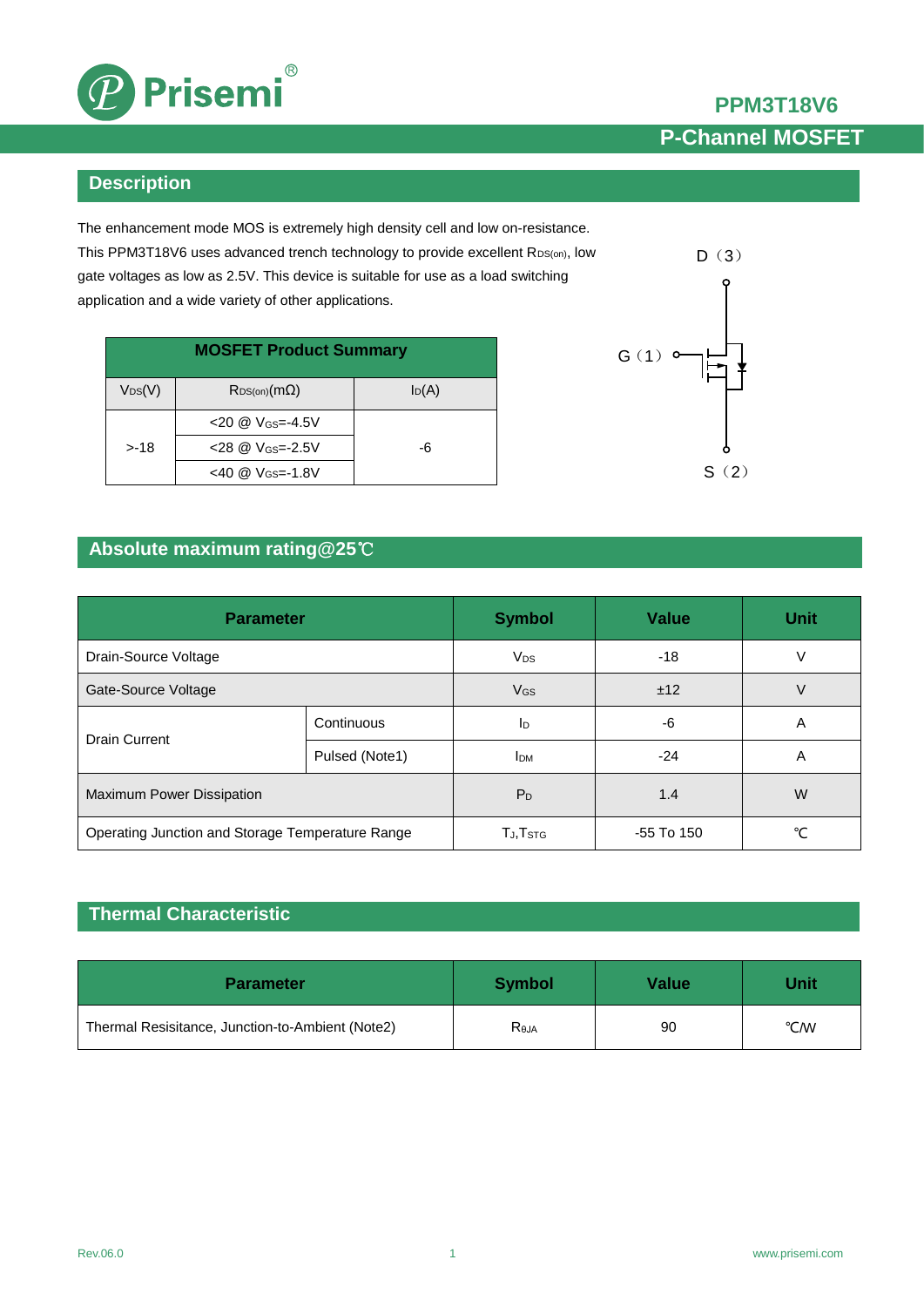

## **PPM3T18V6**

# **P-Channel MOSFET**

# **Electrical characteristics per line@25**℃**( unless otherwise specified)**

| <b>Parameter</b>                                                                                 | <b>Symbol</b>                                                          | <b>Conditions</b>                             | Min.                     | Typ.                         | Max.                     | <b>Unit</b> |  |
|--------------------------------------------------------------------------------------------------|------------------------------------------------------------------------|-----------------------------------------------|--------------------------|------------------------------|--------------------------|-------------|--|
| <b>OFF CHARACTERISTICS</b>                                                                       |                                                                        |                                               |                          |                              |                          |             |  |
| Drain-Source Breakdown Voltage                                                                   | <b>BV</b> <sub>DSS</sub>                                               | $I_D = -250\mu A$ , $V_{GS} = 0V$             | $-18$                    | ä,                           | $\sim$                   | V           |  |
| Zero Gate Voltage Drain Current                                                                  | <b>I</b> <sub>pss</sub>                                                | $V_{DS} = -16V$ , $V_{GS} = 0V$               | $\overline{\phantom{a}}$ |                              | -1                       | μA          |  |
| Gate-Body Leakage Current                                                                        | Igss                                                                   | $V_{DS} = 0V$ , $V_{GS} = \pm 12V$            | ٠                        | $\overline{a}$               | ±100                     | nA          |  |
| <b>ON CHARACTERISTICS (Note 3)</b>                                                               |                                                                        |                                               |                          |                              |                          |             |  |
| <b>Gate Threshold Voltage</b><br>$V_{DS} = V_{GS}$ , $I_D = -250 \mu A$<br>$V$ <sub>GS(th)</sub> |                                                                        |                                               |                          | $-0.7$                       | $-1.0$                   | $\vee$      |  |
|                                                                                                  |                                                                        | $V_{GS} = -4.5V$ , $I_D = -6A$                | $\blacksquare$           | 17.5                         | 20                       | $m\Omega$   |  |
| Drain-Source On-State Resistance                                                                 | R <sub>DS(ON)</sub>                                                    | $V$ <sub>GS</sub> =-2.5V, $I_D$ =-5A          | $\blacksquare$           | 22                           | 28                       |             |  |
|                                                                                                  |                                                                        | $V$ <sub>GS</sub> =-1.8V, $I_D$ =-2.5A        | $\overline{\phantom{a}}$ | 30                           | 40                       |             |  |
| <b>Forward Transconductance</b>                                                                  | <b>gFS</b>                                                             | $V_{DS} = -5V$ , $I_D = -8A$                  |                          | 33                           |                          | S           |  |
| <b>DRAIN-SOURCE DIODE CHARACTERISTICS</b>                                                        |                                                                        |                                               |                          |                              |                          |             |  |
| Diode Forward Voltage (Note3)                                                                    | <b>V<sub>SD</sub></b>                                                  | $V_{GS}=$ 0V, $I_S$ = - 1A                    | $\overline{\phantom{m}}$ | $\qquad \qquad \blacksquare$ | $-1.2$                   | $\vee$      |  |
| Diode Forward Current (Note2)                                                                    | $\mathsf{I}_\mathsf{S}$                                                |                                               | ٠                        | $\blacksquare$               | $-3.5$                   | A           |  |
| <b>DYNAMIC CHARACTERISTICS (Note 4)</b>                                                          |                                                                        |                                               |                          |                              |                          |             |  |
| Input Capacitance                                                                                | Ciss                                                                   |                                               | $\overline{\phantom{a}}$ | 1370                         |                          | pF          |  |
| <b>Output Capacitance</b>                                                                        | $\mathrm{C}$ <sub>OSS</sub>                                            | $V_{GS}=$ $OV, V_{DS}=$ $-6V,$<br>$F = 1$ MHz |                          | 350                          |                          | pF          |  |
| Reverse Transfer Capacitance                                                                     | <b>CRSS</b>                                                            |                                               | -                        | 258                          |                          | pF          |  |
| <b>SWITCHING PARAMETERS (Note 4)</b>                                                             |                                                                        |                                               |                          |                              |                          |             |  |
| Turn-On Delay Time                                                                               | $t_{d(on)}$                                                            |                                               | $\blacksquare$           | 11                           | $\blacksquare$           | ns          |  |
| Turn-On Rise Time                                                                                | $t_{r}$                                                                | $V_{DD} = -6V$ , $V_{GS} = -4.5V$ ,           | $\overline{\phantom{a}}$ | 25                           | $\overline{\phantom{a}}$ | ns          |  |
| Turn-Off Delay Time                                                                              | $t_{d(off)}$                                                           | $R_L = 0.75\Omega$ , $R_{GEN} = 3\Omega$      | ä,                       | 70                           | $\blacksquare$           | ns          |  |
| Turn-Off Fall Time                                                                               | $t_{f}$                                                                |                                               | $\overline{\phantom{a}}$ | 42                           | $\blacksquare$           | ns          |  |
| <b>Total Gate Charge</b>                                                                         | $Q_g$                                                                  |                                               | $\overline{a}$           | 13                           | $\overline{\phantom{a}}$ | nc          |  |
| Gate-Source Charge                                                                               | $V_{DS} = -6V$ , I <sub>D</sub> $= -8A$ , $V_{GS} = -4.5V$<br>$Q_{gs}$ |                                               |                          | $\overline{2}$               | $\overline{\phantom{a}}$ | nc          |  |
| Gate-Drain Charge                                                                                | $Q_{gd}$                                                               |                                               | -                        | $\mathfrak{S}$               | ۰                        | nc          |  |

Notes: 1. Repetitive Rating: Pulse width limited by maximum junction temperature.

2. Surface Mounted on FR4 Board, t≤10sec.

3.Pulse Test: Pulse Width ≤300μS, Duty Cycle≤2%.

4.Guaranteed by design, not subject to production.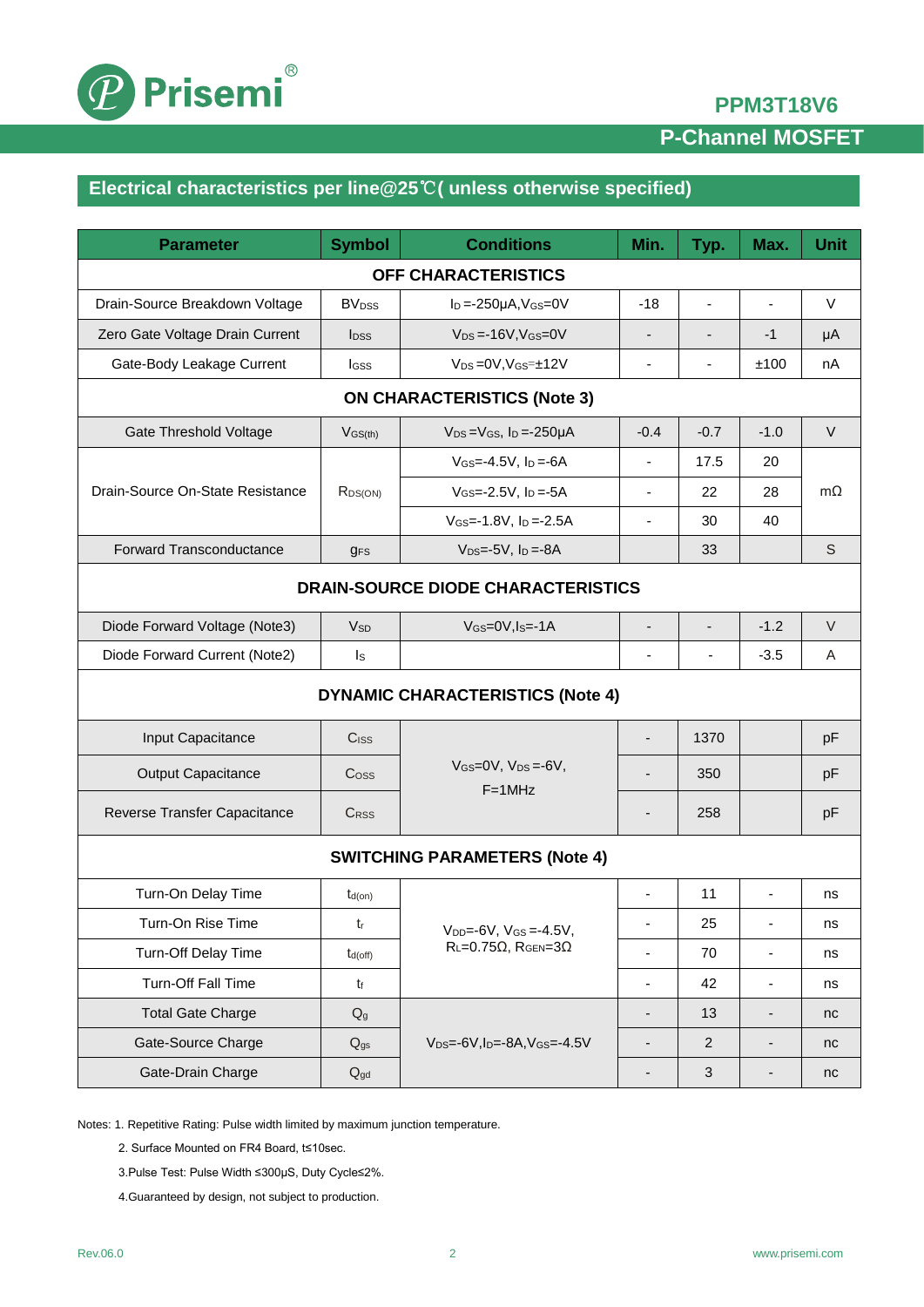t,

10%

50%

90%

 $t_{d(on)}$ 

 $V_{OUT}$ 

 $V_{\text{IN}}$ 

10%

 $\mathbf{t}_{\text{d(off)}}$ 

**INVERTED** 

**PULSE WIDTH** 

oo d

 $10<sub>1</sub>$ 

90%

50%

## **Typical Characteristics**



Fig 1. Switching Test Circuit Fig 2. Switching Waveforms



Fig 5. On-Resistance vs. Drain Current and Gate Voltage Fig 6. On-Resistance vs. Junction Temperature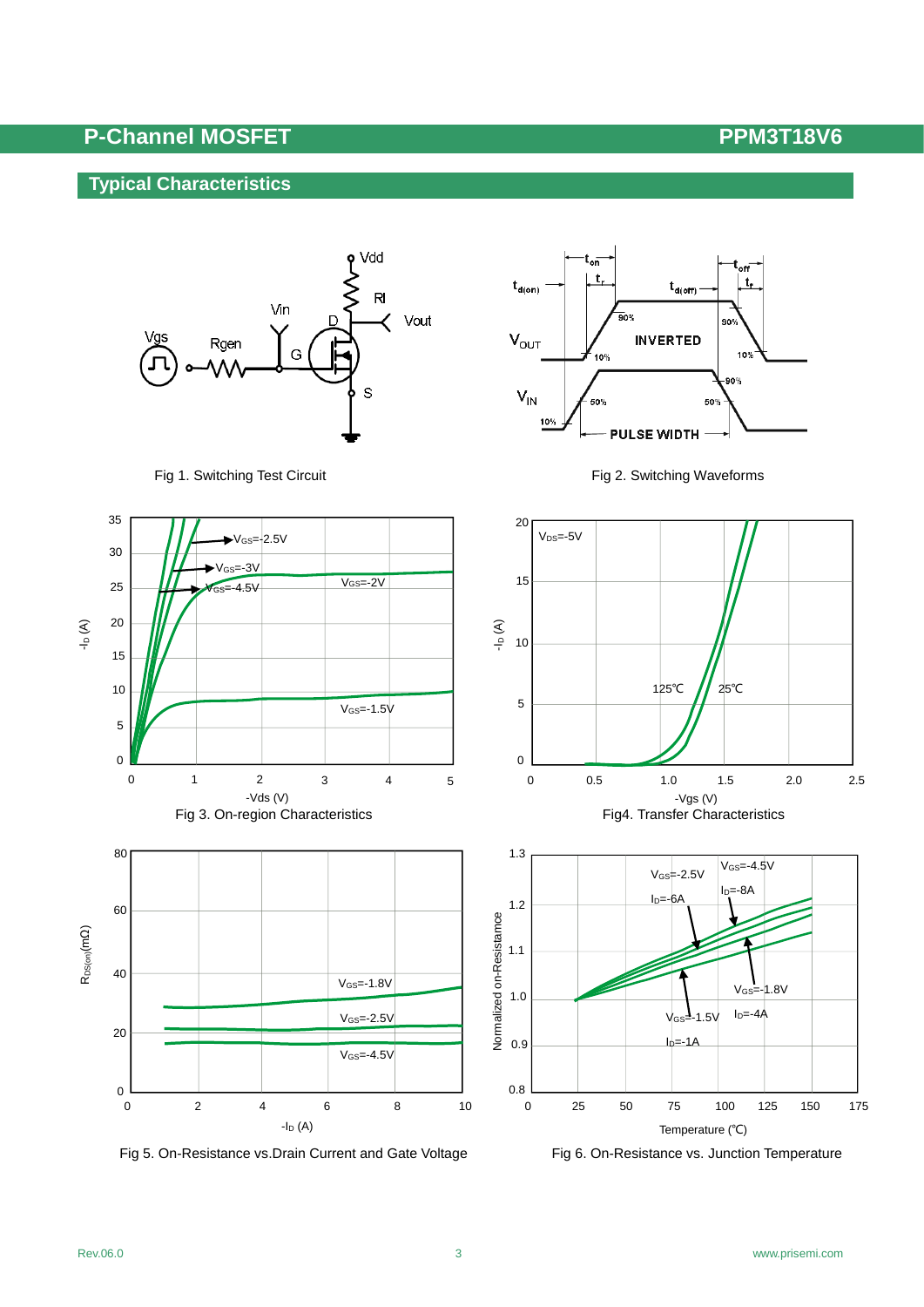













Fig 11. Maximum Forward Biased Safe Operating Area Fig 12. Single Pulse Power Rating Junction to Ambient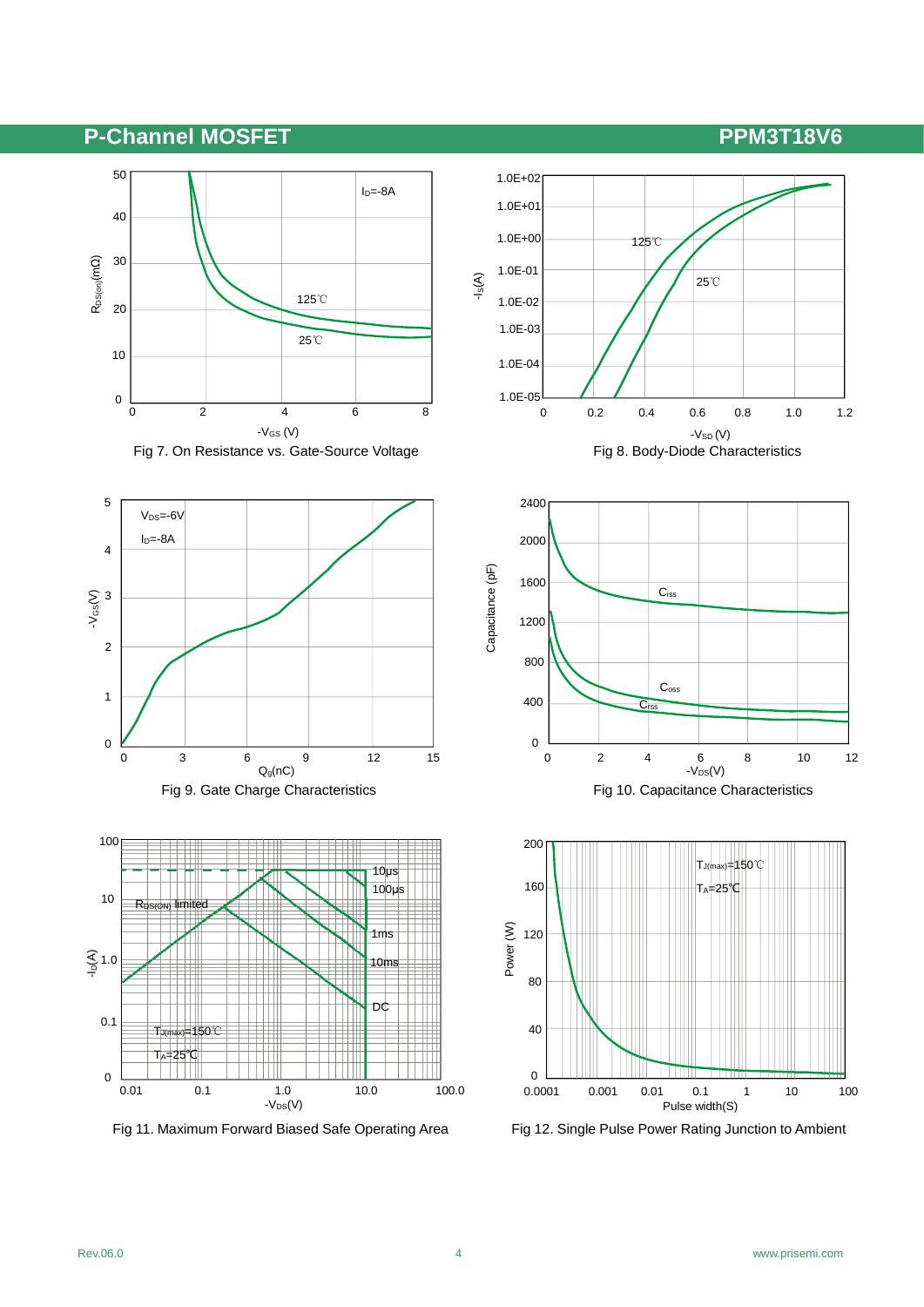

Fig 13. Normalized Maximum Transient Thermal Impedance

## **Product dimension(SOT-23)**



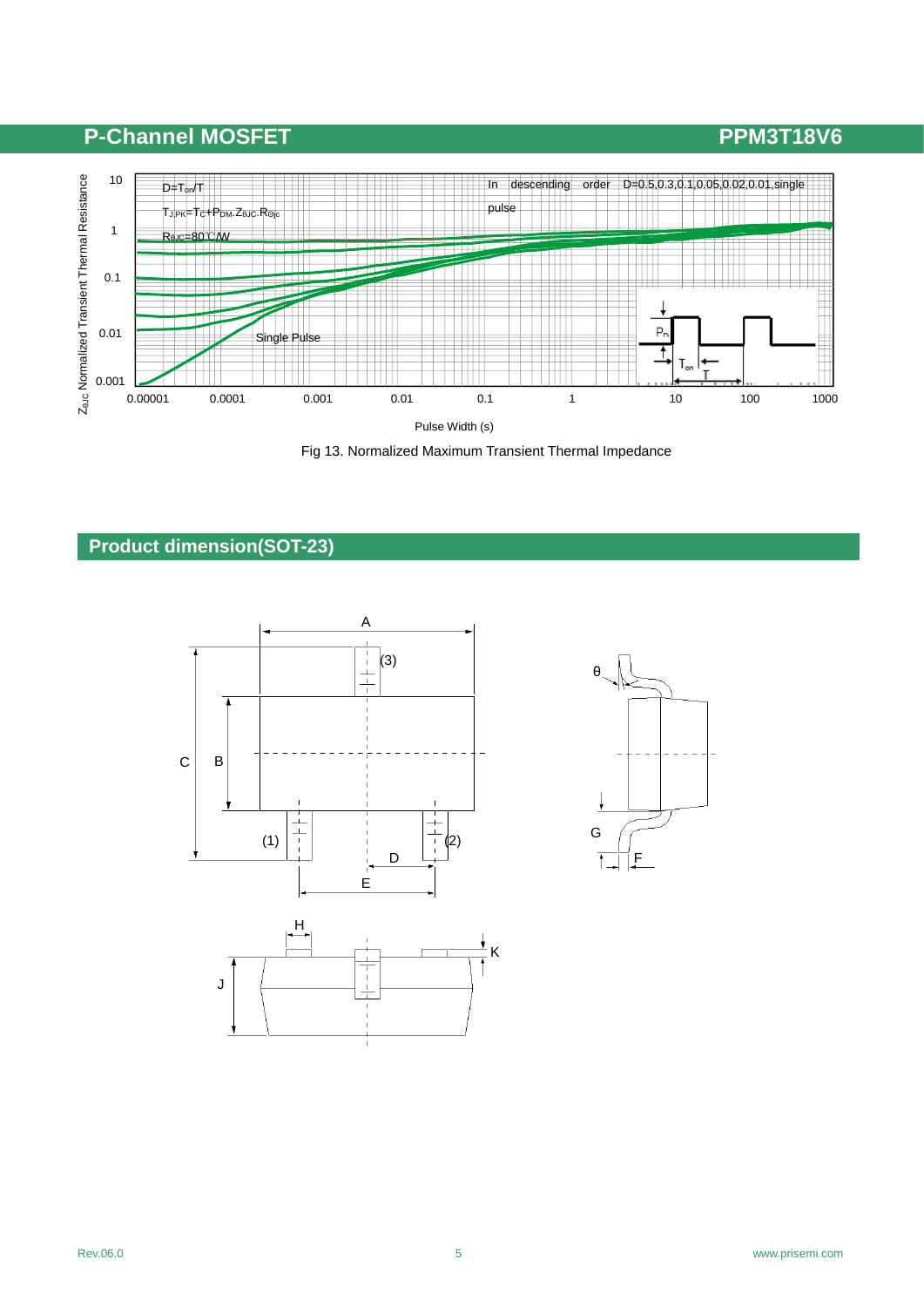|            | <b>Millimeters</b> |             | <b>Inches</b> |             |  |
|------------|--------------------|-------------|---------------|-------------|--|
| <b>Dim</b> | <b>MIN</b>         | <b>MAX</b>  | <b>MIN</b>    | <b>MAX</b>  |  |
| Α          | 2.82               | 3.02        | 0.111         | 0.119       |  |
| B          | 1.50               | 1.70        | 0.059         | 0.067       |  |
| C          | 2.65               | 2.95        | 0.104         | 0.116       |  |
| D          | 0.950(BSC)         |             |               | 0.037(BSC)  |  |
| E          | 1.80               | 2.00        | 0.071         | 0.079       |  |
| F          | 0.10               | 0.20        | 0.004         | 0.008       |  |
| G          | $0.55$ (REF)       |             |               | 0.022(REF)  |  |
| Н          | 0.30               | 0.50        | 0.012         | 0.020       |  |
| J          | 1.05               | 1.15        | 0.041         | 0.045       |  |
| Κ          | 0.00               | 0.10        | 0.000         | 0.004       |  |
| $\theta$   | $0^{\circ}$        | $8^{\circ}$ | $0^{\circ}$   | $8^{\circ}$ |  |

# **Marking information**



# **Ordering information**

| Device    | Package          | Reel           | <b>MPQ</b>           |
|-----------|------------------|----------------|----------------------|
| PPM3T18V6 | SOT-23 (Pb-Free) | $\overline{7}$ | Tape & Reel<br>3000, |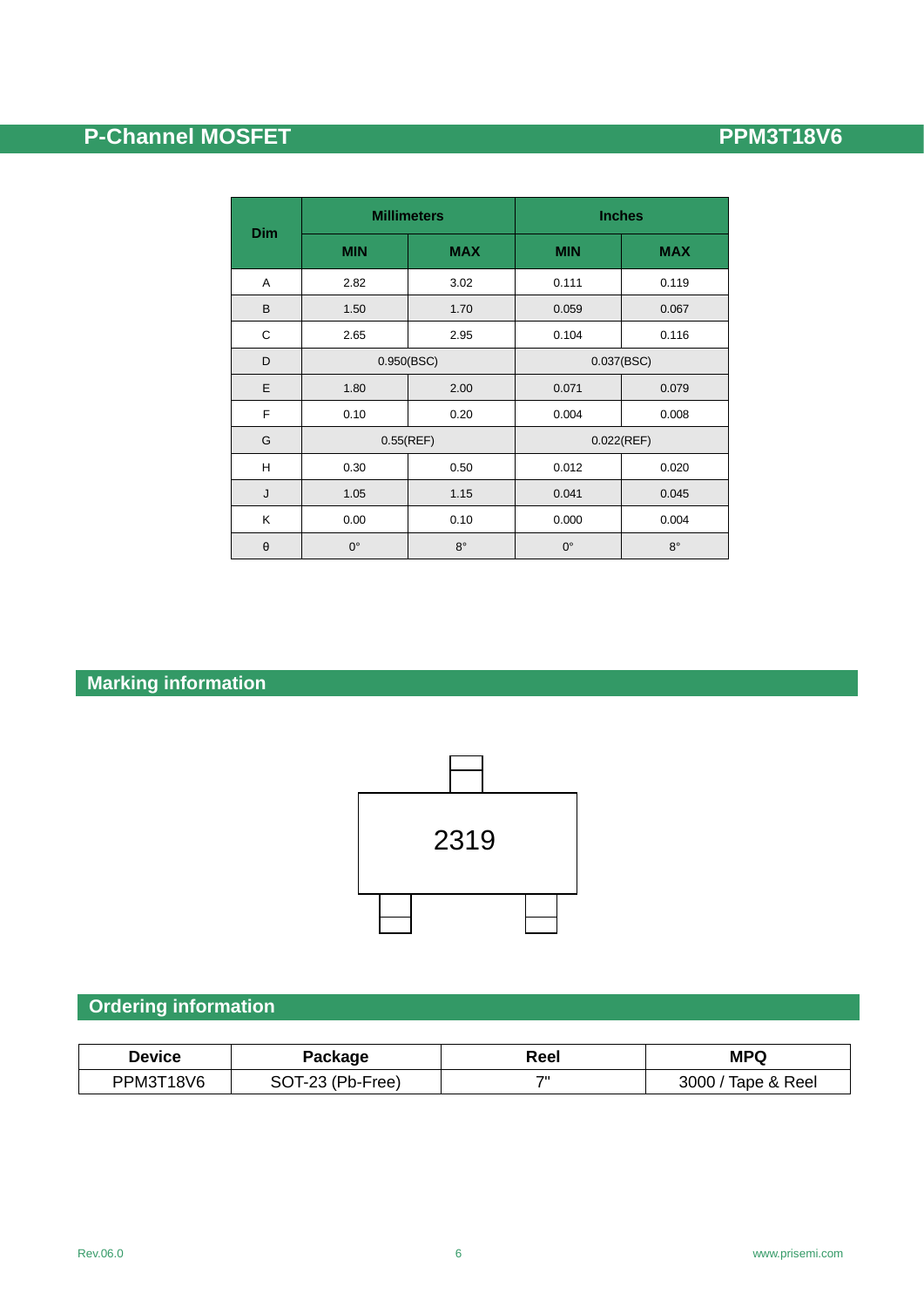## **Load with information**